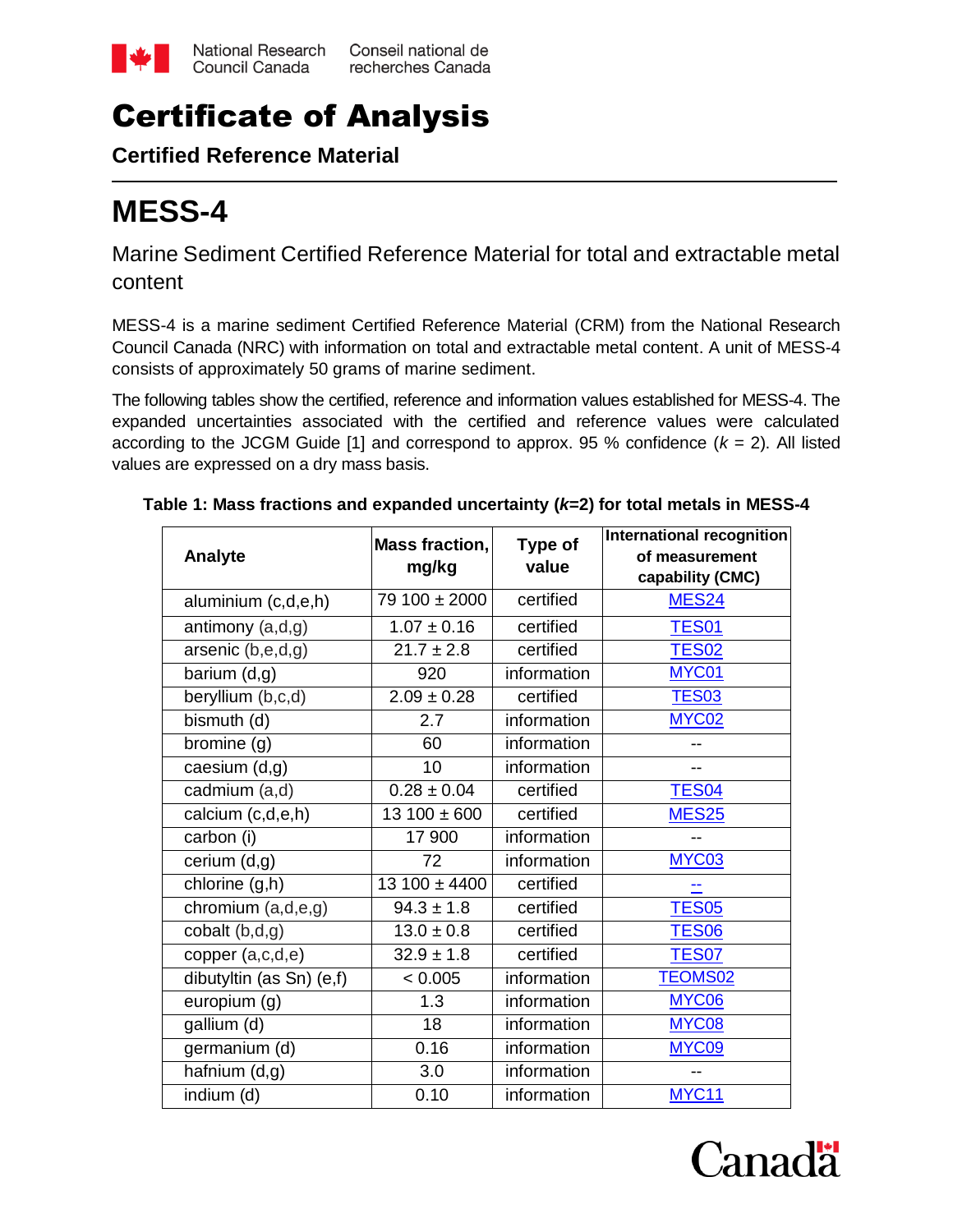|                                        | <b>Mass fraction,</b>       | Type of     | International recognition          |  |
|----------------------------------------|-----------------------------|-------------|------------------------------------|--|
| <b>Analyte</b>                         | mg/kg                       | value       | of measurement<br>capability (CMC) |  |
| iron (d,e,g,h)                         | $37\overline{900 \pm 1600}$ | certified   | <b>MES26</b>                       |  |
| $\overline{\mathsf{lan}}$ thanum (d,g) | 35                          | information | <b>MYC12</b>                       |  |
| lead(a,c,d,e)                          | $21.5 \pm 1.2$              | certified   | <b>TES08</b>                       |  |
| lithium (a,c,d,e)                      | $65.3 \pm 6.8$              | certified   | <b>TES09</b>                       |  |
| lutetium (g)                           | 0.11                        | information | --                                 |  |
| magnesium (c,d,e,h)                    | 15 800 ± 1200               | certified   | <b>MES28</b>                       |  |
| manganese (b,c,d,e)                    | $298 \pm 14$                | certified   | <b>TES10</b>                       |  |
| mercury (a,f)                          | $0.09 \pm 0.04$             | reference   | <b>TES11</b>                       |  |
| molybdenum (a,c,d)                     | $2.53 \pm 0.12$             | reference   | <b>TES12</b>                       |  |
| monobutyltin (as Sn)                   | < 0.05                      | information | <b>TEOMS03</b>                     |  |
| neodymium (g)                          | 42                          | information | MYC14                              |  |
| nickel (a,c,d,e)                       | $42.8 \pm 1.6$              | certified   | <b>TES13</b>                       |  |
| niobium (d)                            | 12                          | information | <b>MYC15</b>                       |  |
| phosphorus (c,d,h)                     | $1040 \pm 160$              | certified   | <b>MES30</b>                       |  |
| potassium (c,d,e,h)                    | 23 800 ± 1000               | certified   | <b>MES27</b>                       |  |
| rhenium (d)                            | 0.004                       | information | MYC <sub>18</sub>                  |  |
| rubidium (d,g)                         | 180                         | information | MYC17                              |  |
| samarium (g)                           | 5.5                         | information | <b>MYC19</b>                       |  |
| scandium (d,g)                         | 13.4                        | information | <b>MYC20</b>                       |  |
| selenium (a,d)                         | 1.5                         | information | <b>TES14</b>                       |  |
| silicon (c,h)                          | $278000 \pm 20$             | certified   | <b>MES33</b>                       |  |
| silver (a,c,d)                         | $0.161 \pm 0.024$           | certified   | <b>TES15</b>                       |  |
| sodium (d,e,g)                         | $12600 \pm 800$             | certified   | <b>MES29</b>                       |  |
| strontium (a,c,d,e)                    | $132 \pm 8$                 | certified   | <b>TES16</b>                       |  |
| sulfur (c,d,h,i)                       | $1580 \pm 200$              | certified   | <b>MES31</b>                       |  |
| tantalum (d)                           | 1                           | information | <b>MYC21</b>                       |  |
| tellurium (d)                          | 0.1                         | information | <b>MYC22</b>                       |  |
| thallium (a,d)                         | $0.85 \pm 0.10$             | certified   | <b>TES17</b>                       |  |
| thorium $(d,g)$                        | 12                          | information |                                    |  |
| tin $(a,d,g)$                          | $2.35 \pm 0.12$             | certified   | <b>TES18</b>                       |  |
| titanium (c,d,e,h)                     | $3840 \pm 220$              | certified   | <b>MES32</b>                       |  |
| tributyltin (as Sn) (e,f)              | < 0.005                     | information | <b>TEOMS01</b>                     |  |
| tungsten (d)                           | 1.3                         | information | <b>MYC25</b>                       |  |
| $\overline{ur}$ anium (a,d,g)          | $3.4 \pm 0.4$               | certified   |                                    |  |
| vanadium (b,c,d,e)                     | $216 \pm 8$                 | certified   | <b>TES19</b>                       |  |
| ytterbium (g)                          | 2                           | information | <b>MYC26</b>                       |  |
| yttrium (d,g)                          | 20                          | information | <b>MYC27</b>                       |  |
| zinc(a,c,d,e)                          | $147 \pm 6$                 | certified   | <b>TES20</b>                       |  |
| zirconium (d)                          | 96                          | information | <b>MYC28</b>                       |  |

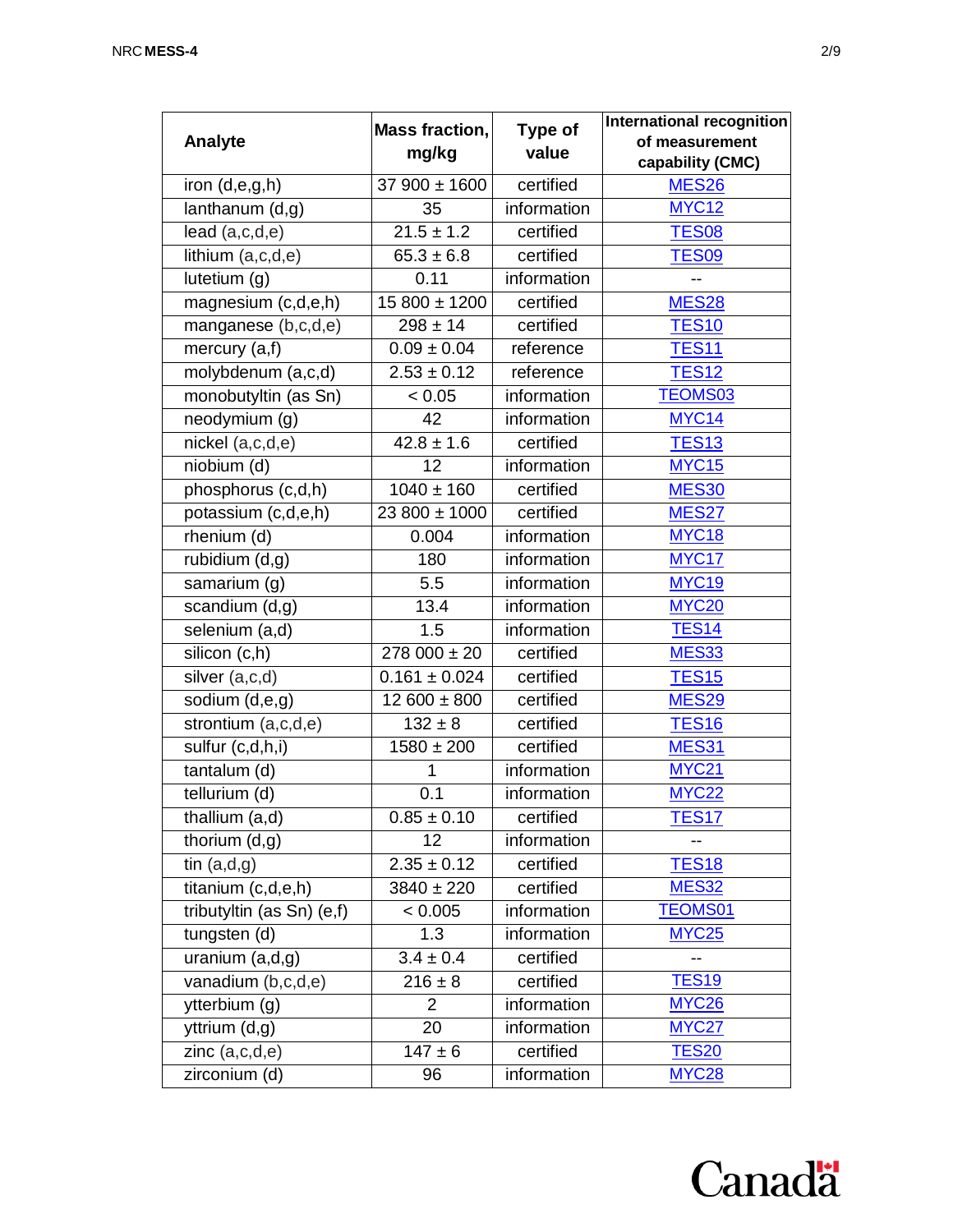## **Coding**

The coding refers to the instrumental method of analyte determination.

- **a** Isotope dilution inductively-coupled plasma mass spectrometry (ID-ICP-MS)
- **b** Standard addition inductively-coupled plasma mass spectrometry (SA-ICP-MS)
- **c** Inductively-coupled plasma mass spectrometry (ICP-MS)
- **d** Inductively-coupled plasma atomic emission spectroscopy (ICP-AES)
- **e** Standard addition inductively-coupled plasma atomic emission spectroscopy (SA-ICP-AES)
- **f** Cold-vapour atomic absorption spectroscopy (CV-AAS)
- **g** Instrumental Neutron Activation Analysis (INAA)
- **h** Fusion X-ray fluorescence spectroscopy (XRF)
- **i** Combustion infrared spectroscopy (LECO)
- **j** Isotope dilution gas chromatography ICP-MS (ID-GC-ICP-MS)
- **k** Thermal decomposition atomic absorption spectroscopy (TD-AAS)

## **Table 2: Reference values and expanded uncertainty (***k***=2) for extractable mass fraction based on BCR sequential extraction [2] in MESS-4\***

| <b>Analyte</b> | BCR step 1,       | BCR step 2,       | BCR step 3,       | <b>BCR Residue,</b> |
|----------------|-------------------|-------------------|-------------------|---------------------|
|                | mg/kg             | mg/kg             | mg/kg             | mg/kg               |
| aluminium      | $140 \pm 73$      | $1315 \pm 3$      | $1204 \pm 628$    | $59762 \pm 12617$   |
| antimony       | $0.037 \pm 0.030$ | $0.016 \pm 0.001$ | $0.003 \pm 0.002$ | $0.980 \pm 0.434$   |
| arsenic        | $0.687 \pm 0.121$ | $3.52 \pm 0.79$   | $1.17 \pm 0.28$   | $15.9 \pm 1.7$      |
| beryllium      | $0.132 \pm 0.087$ | $0.334 \pm 0.053$ | $0.148 \pm 0.067$ | $1.19 \pm 0.12$     |
| cadmium        | $0.140 \pm 0.015$ | $0.045 \pm 0.013$ | $0.043 \pm 0.023$ | $0.068 \pm 0.002$   |
| calcium        | $11000 \pm 280$   | $1994 \pm 12$     | $186 \pm 32$      | $814 \pm 424$       |
| chromium       | $0.305 \pm 0.072$ | $1.98 \pm 0.23$   | $3.86 \pm 0.67$   | $80.5 \pm 8.0$      |
| cobalt         | $1.05 \pm 0.08$   | $2.61 \pm 0.15$   | $1.84 \pm 0.04$   | $10.0 \pm 0.2$      |
| copper         | $2.01 \pm 0.24$   | $6.76 \pm 0.88$   | $9.41 \pm 2.31$   | $12.3 \pm 2.7$      |
| iron           | $599 \pm 92$      | $6632 \pm 1005$   | $1837 + 973$      | $22729 \pm 704$     |
| lead           | $0.688 \pm 0.268$ | $11.4 \pm 0.4$    | $0.663 \pm 0.425$ | $7.37 \pm 1.56$     |
| lithium        | $2.45 \pm 1.8$    | $3.43 \pm 1.48$   | $6.61 \pm 5.34$   | $46.3 \pm 5.4$      |
| magnesium      | $5947 \pm 691$    | $921 \pm 1$       | $562 \pm 178$     | $6659 \pm 1461$     |
| manganese      | $109 \pm 9$       | $45.6 \pm 2.1$    | $23.0 \pm 3.9$    | $113 \pm 8$         |
| molybdenum     | $0.015 \pm 0.019$ | $0.028 \pm 0.002$ | $0.064 \pm 0.071$ | $2.24 \pm 0.83$     |
| nickel         | $2.09 \pm 0.35$   | $5.70 \pm 0.49$   | $10.1 \pm 1.8$    | $20.8 \pm 1.7$      |
| phosphorus     | $6.46 \pm 1.34$   | $543 \pm 81$      | $88.5 \pm 6.0$    | $462 \pm 12$        |
| potassium      | $1302 \pm 92$     | $614 \pm 99$      | $262 \pm 37$      | $18210 \pm 2895$    |
| selenium       | $0.038 \pm 0.024$ | $0.027 \pm 0.011$ | $0.870 \pm 0.232$ | $0.251 \pm 0.175$   |
| sodium         | $9057 \pm 282$    | $129 \pm 30$      | $39.7 \pm 2.7$    | $3669 \pm 252$      |
| strontium      | $24.1 \pm 3.8$    | $14.0 \pm 3.2$    | $2.88 \pm 0.46$   | $85.8 \pm 0.2$      |
| sulfur         | $679 \pm 19$      | $48.4 \pm 9.3$    | $565 \pm 47$      | $152 \pm 60$        |

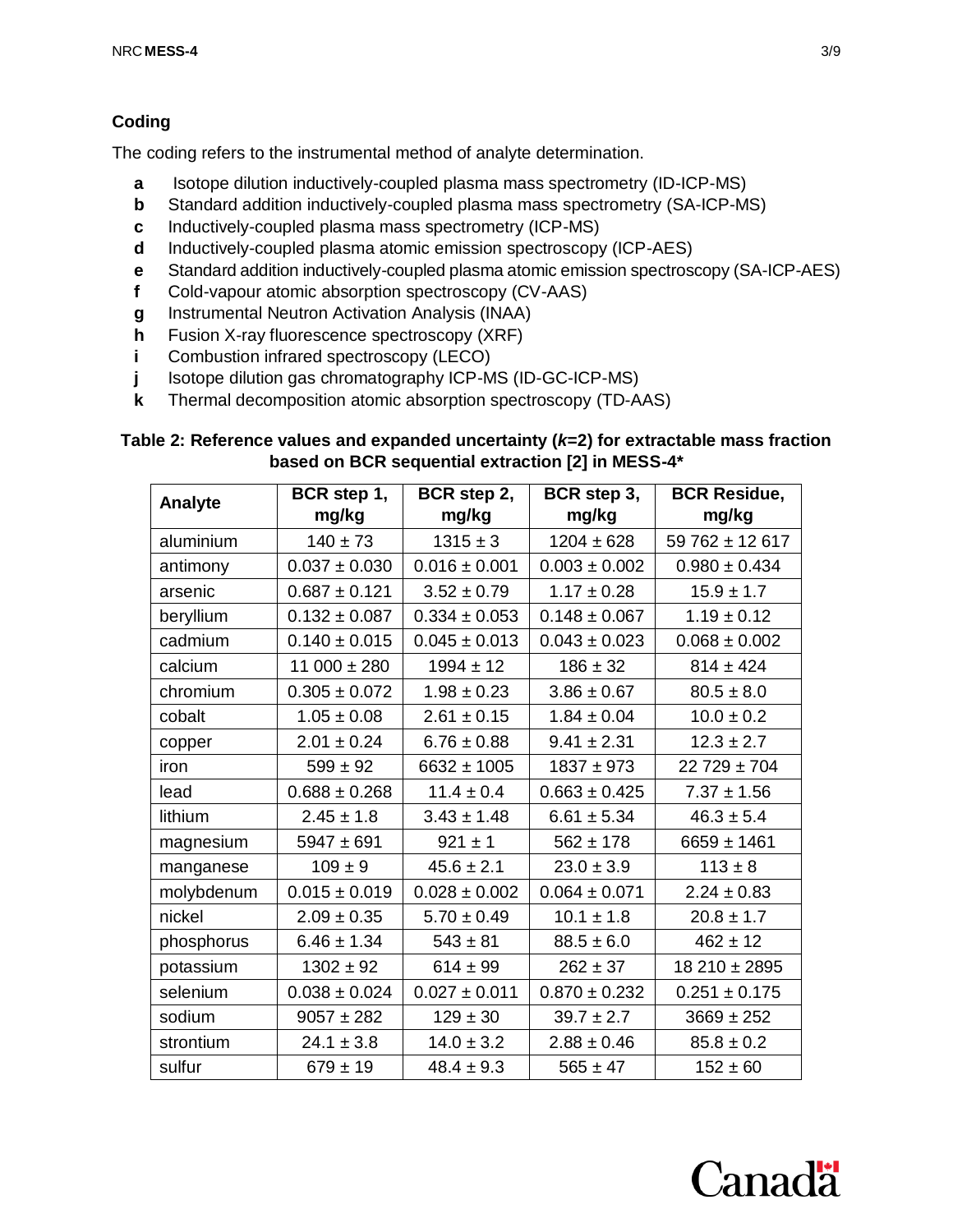| Analyte  | BCR step 1,<br>mg/kg | BCR step 2,<br>mg/kg | BCR step 3,<br>mg/kg | <b>BCR Residue,</b><br>mg/kg |
|----------|----------------------|----------------------|----------------------|------------------------------|
| thallium | $0.003 \pm 0.001$    | $0.022 \pm 0.002$    | $0.023 \pm 0.003$    | $0.745 \pm 0.232$            |
| tin      | < 0.01               | < 0.01               | $0.015 \pm 0.004$    | $1.89 \pm 0.05$              |
| uranium  | $0.121 \pm 0.034$    | $0.238 \pm 0.144$    | $0.593 \pm 0.093$    | $1.64 \pm 0.04$              |
| vanadium | $0.370 \pm 0.175$    | $18.1 \pm 1.2$       | $3.59 \pm 1.72$      | $176 \pm 9$                  |
| zinc     | $17.9 \pm 0.4$       | $29.4 \pm 2.0$       | $22.1 \pm 4.9$       | $74.7 \pm 6.6$               |

\*BCR step 1: exchangeable fraction; BCR step 2: reducible fraction, BCR step 3: oxidizable fraction, BCR residue: residue from step 3. Full report and data from ref [2].

| Table 3: Reference values and expanded uncertainty ( $k$ =2) for extractable mass fraction |
|--------------------------------------------------------------------------------------------|
| based on Tessier sequential extraction [3] in MESS-4*                                      |

|           | <b>Tessier</b>    | <b>Tessier</b>                                                   | <b>Tessier</b>    | <b>Tessier</b>    | <b>Tessier</b>    |
|-----------|-------------------|------------------------------------------------------------------|-------------------|-------------------|-------------------|
| Analyte   | step 1,           | step 2,                                                          | step 3,           | step 4,           | Residue,          |
|           | mg/kg             | mg/kg                                                            | mg/kg             | mg/kg             | mg/kg             |
| antimony  | $0.020 \pm 0.016$ | $0.028 \pm 0.002$                                                | $0.011 \pm 0.007$ | < 0.01            | $1.11 \pm 0.18$   |
| arsenic   | $0.102 \pm 0.014$ | $0.257 \pm 0.050$                                                | $2.57 \pm 0.27$   | $0.264 \pm 0.060$ | $18 \pm 3.7$      |
| beryllium | < 0.004           | $0.041 \pm 0.024$                                                | $0.472 \pm 0.180$ | $0.07 \pm 0.01$   | $1.72 \pm 0.13$   |
| cadmium   | < 0.02            | $0.080 \pm 0.025$                                                | $0.049 \pm 0.035$ | $0.04 \pm 0.072$  | $0.072 \pm 0.059$ |
| chromium  | $0.005 \pm 0.001$ | $0.159 \pm 0.030$                                                | $3.55 \pm 0.69$   | $1.84 \pm 0.40$   | $89.0 \pm 10.4$   |
| copper    | $0.463 \pm 0.015$ | $1.44 \pm 0.295$                                                 | $4.42 \pm 0.27$   | $7.13 \pm 0.93$   | $20.9 \pm 2.7$    |
| iron      | $4.26 \pm 1.23$   | $327 \pm 31$                                                     | $6152 \pm 235$    | $508 \pm 108$     | $27826 \pm 6756$  |
| lead      | $0.014 \pm 0.006$ | $2.50 \pm 0.34$                                                  | $8.33 \pm 1.88$   | $0.271 \pm 0.025$ | $10.2 \pm 2.7$    |
| lithium   | $0.403 \pm 0.086$ | $0.486 \pm 0.022$                                                | $6.80 \pm 1.51$   | $2.35 \pm 0.28$   | $48.6 \pm 7.7$    |
| manganese | $2.95 \pm 0.26$   | $75.7 \pm 7.1$                                                   | $71.5 \pm 10.4$   | $11.4 \pm 0.24$   | $111 \pm 16$      |
| nickel    | $0.055 \pm 0.009$ | $0.829 \pm 0.067$                                                | $12.3 \pm 3.3$    | $5.82 \pm 0.89$   | $26.8 \pm 4.6$    |
| selenium  | $0.025 \pm 0.005$ | $0.205 \pm 0.138$                                                | $0.099 \pm 0.184$ | $0.526 \pm 0.125$ | $0.219 \pm 0.08$  |
| strontium | $14.4 \pm 0.2$    | $10.7 \pm 1.7$                                                   | $10.7 \pm 2.0$    | $2.38 \pm 0.38$   | $85.4 \pm 13.3$   |
| tin       | < 0.01            | < 0.01                                                           | < 0.01            | < 0.01            | $3.23 \pm 0.48$   |
| uranium   | $0.055 \pm 0.003$ | $0.237 \pm 0.0312 \times 0.353 \pm 0.224 \times 0.162 \pm 0.004$ |                   |                   | $2.28 \pm 0.93$   |
| vanadium  | $0.276 \pm 0.044$ | $0.471 \pm 0.121$                                                | $21.9 \pm 2.3$    | $0.764 \pm 0.205$ | $199 \pm 25$      |
| zinc      | $0.101 \pm 0.044$ | $11.7 \pm 0.5$                                                   | $49.4 \pm 10.4$   | $13.6 \pm 2.1$    | $81.8 \pm 8.1$    |

\*Tessier step 1: exchangeable fraction; Tessier step 2: carbonate bound fraction; Tessier step 3: Fe-Mn oxide bound fraction; Tessier step 4: organic matter and sulfide bound fraction, Tessier residue: residue from step 4. Full report and data from ref [3].

## **International recognition of measurement capability**

The measurement capabilities supporting these results are registered at the Calibration and Measurement Capabilities (CMC) database of the Bureau international des poids et mesures (BIPM) indicating recognition of the measurement certificates by National Metrology Institutes (NMIs) participating in the Mutual Recognition Arrangement (MRA) with the corresponding identifiers. Lists of all registered measurement capabilities in a sediment matrix can be found in the BIPM database at [https://www.bipm.org/kcdb/.](https://www.bipm.org/kcdb/)

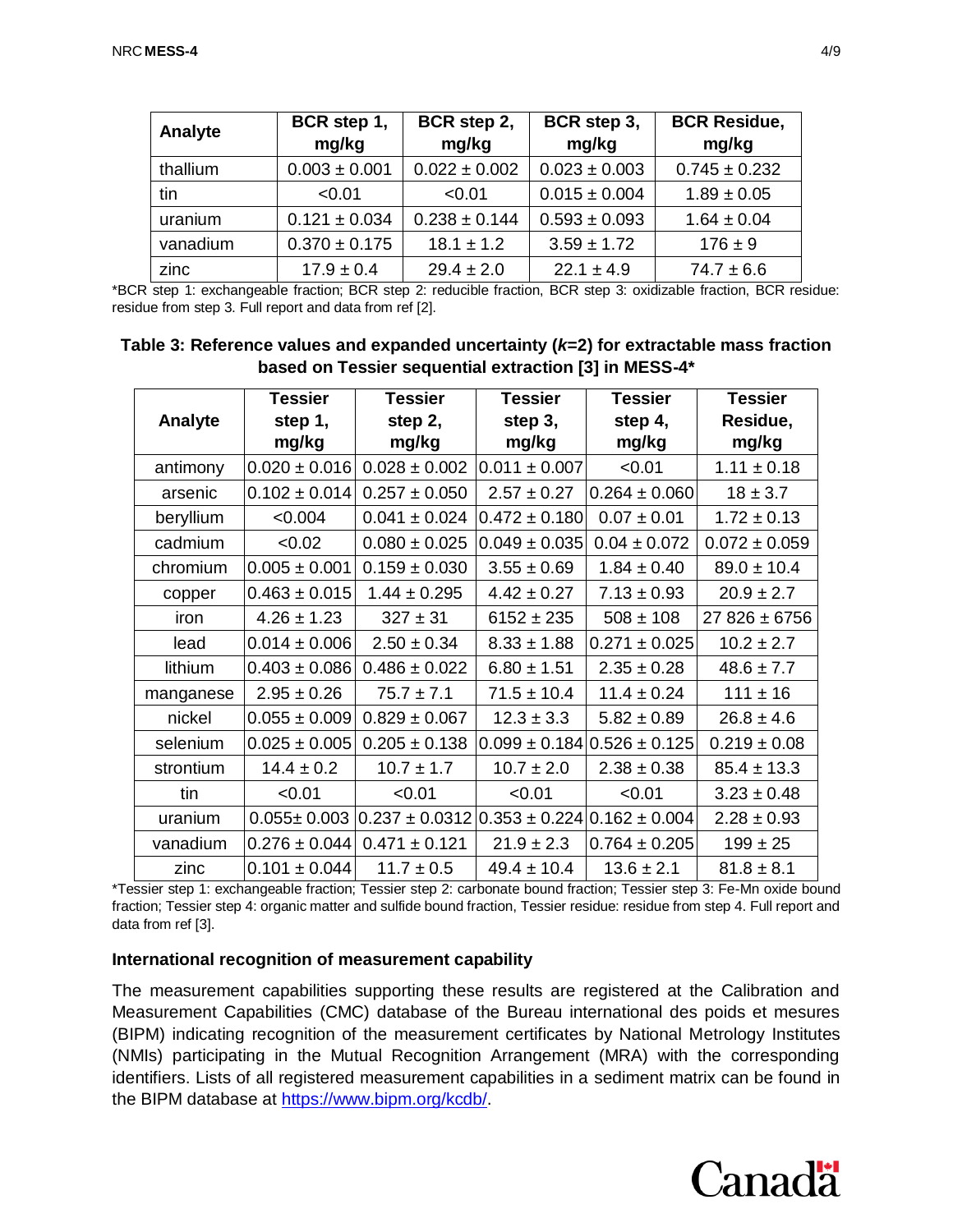## **Certified values**

Certified values are considered to be those for which the NRC has the highest confidence in accuracy and that all known and suspected sources of bias have been taken into account and are reflected in the stated expanded uncertainties. Certified values are the best estimate of the true value and uncertainty.

## **Reference values**

Reference values are those for which insufficient data are available to provide a comprehensive estimate of uncertainty.

#### **Information values**

Information values are those for which insufficient data are available to provide any estimate of uncertainty.

#### **Intended use**

This reference material is intended for use in the method development, validation, and quality control for the analysis of trace and matrix constituents for total and extractable metal content in marine sediments and materials with similar matrices.

## **Storage and sampling**

It is recommended that the material be stored in a cool, clean location. Each bottle is packaged in a trilaminate foil pouch.

Prior to use, the bottle contents should be well mixed, and tightly closed immediately thereafter. Certified values are based on a minimum 250 mg sub-sample.

## **Instructions for drying**

Although initially free from moisture following the freeze drying, the materials have adsorbed moisture during subsequent operations. A designated sample aliquot should be dried to a constant mass for moisture determination. Drying for several hours at 105  $\degree$ C is recommended as a relatively simple method to achieve a dry mass for most purposes. The estimated moisture content of MESS-4 is approximately 0.019 g/g.

## **Preparation of material**

MESS-4 was collected from Beufort Sea (Arctic Canada), freeze-dried, screened to pass a No. 120 (125 μm) screen, blended and bottled by NRC staff using the facilities of the Canada Centre for Mineral and Energy Technology in Ottawa. After bottling, the samples were radiation sterilized with a minimum dose of 25 kGy to minimize any effects from biological activity.

## **Stability**

The predecessor CRM, MESS-3, has been periodically analyzed for more than ten years and found to be both physically and chemically stable over this time interval. We expect similar results for MESS-4. Uncertainty components for long and short term stability were considered negligible and are thus not included in the uncertainty budget.

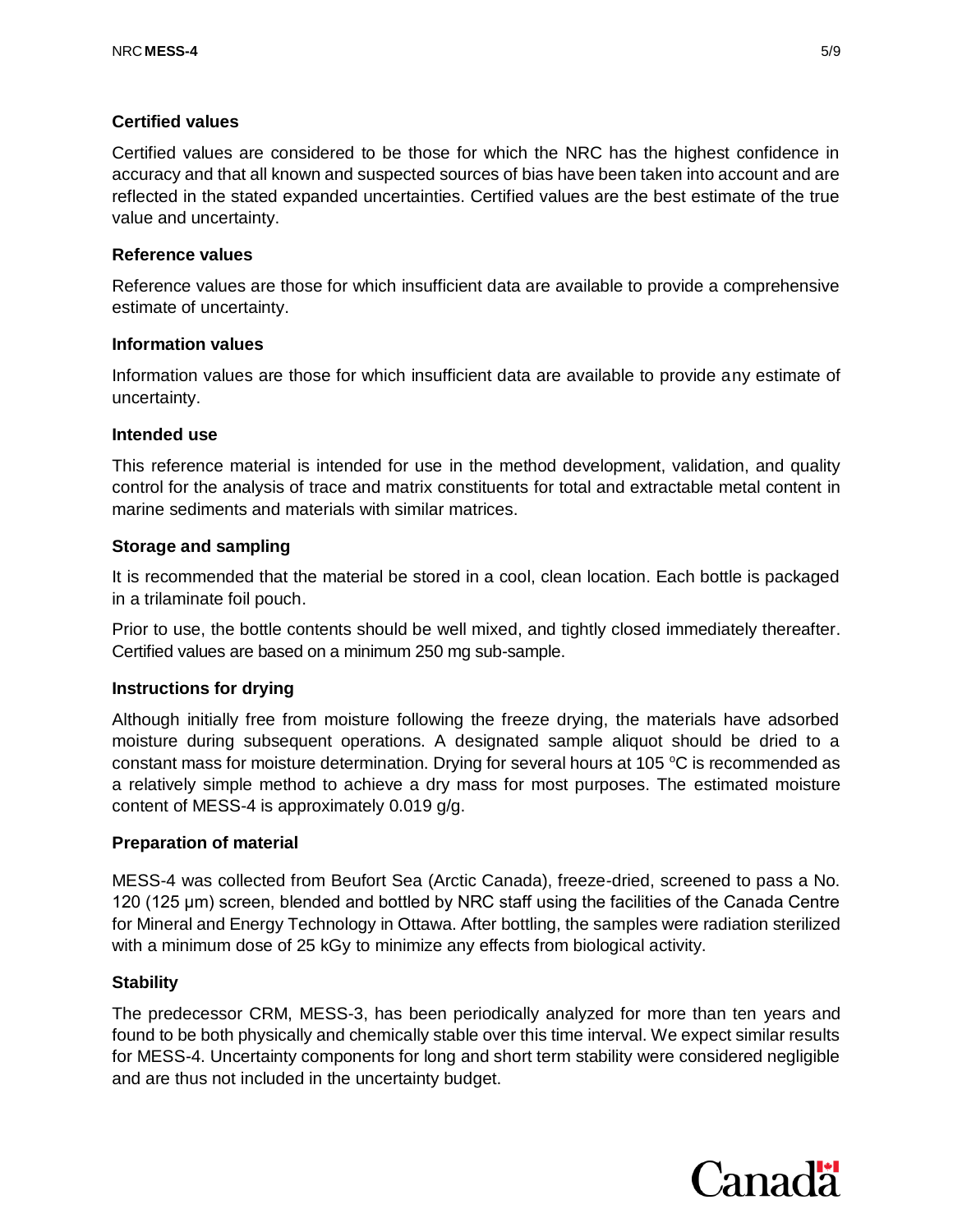## **Homogeneity**

MESS-4 was tested for homogeneity at NRC. Results from sub-samples (250 mg) were evaluated using the DerSimonian-Laird random effects model and included in the calculation of the certified values [4].

## **Uncertainty**

Evaluation of the uncertainty associated with certified and reference values was carried out. Included in the overall combined uncertainty estimate  $(u<sub>c</sub>)$  are uncertainties in the batch characterization (*u*char), uncertainties related to possible between-bottle variation (*u*hom), and uncertainties related to inconsistency between the various measurement methods ( $u_{\text{method}}$ ). The latter is estimated as the heterogeneity in the random effects model fitted to the results of individual methods, also known as the dark uncertainty [5,6]. Expressed as standard uncertainties, these components are listed in Table 4.

| Analyte    | $U_c$          | $U_{\text{char}}$ | $U_{\text{hom}}$ , | Umethod,         |
|------------|----------------|-------------------|--------------------|------------------|
|            | mg/kg          | mg/kg             | mg/kg              | mg/kg            |
| aluminium  | 1000           | 600               | 800                | 0                |
| antimony   | 0.08           | 0.08              | 0.02               | 0.00             |
| arsenic    | 1.4            | 1.0               | 1.0                | 0.0              |
| beryllium  | 0.14           | 0.06              | 0.13               | 0.00             |
| cadmium    | 0.02           | 0.02              | 0.01               | 0.00             |
| calcium    | 300            | 300               | 100                | $\mathbf 0$      |
| chlorine   | 2200           | 600               | 1200               | 1700             |
| chromium   | 0.9            | 0.6               | 0.7                | 0.0              |
| cobalt     | 0.4            | 0.2               | 0.3                | 0.0              |
| copper     | 0.9            | 0.7               | 0.5                | 0.0              |
| iron       | 800            | 400               | 700                | $\boldsymbol{0}$ |
| lead       | 0.6            | 0.5               | 0.3                | 0.0              |
| lithium    | 3.4            | 0.9               | 0.6                | 3.2              |
| magnesium  | 600            | 400               | $\mathbf 0$        | 400              |
| manganese  | $\overline{7}$ | 6                 | $\overline{4}$     | 0                |
| nickel     | 0.8            | 0.6               | 0.6                | 0.0              |
| phosphorus | 80             | 50                | 30                 | 50               |
| potassium  | 500            | 380               | 320                | $\mathbf 0$      |
| silicon    | 10 000         | 10 000            | 3000               | $\mathbf 0$      |
| silver     | 0.012          | 0.012             | 0.003              | 0.000            |
| sodium     | 400            | 400               | 100                | $\mathbf 0$      |
| strontium  | $\overline{4}$ | 3                 | $\overline{2}$     | $\overline{0}$   |
| sulfur     | 100            | 60                | 50                 | 70               |
| thallium   | 0.05           | 0.05              | 0.00               | 0.00             |
| tin        | 0.06           | 0.04              | 0.05               | 0.00             |

#### **Table 4: Uncertainty Components for total mass fraction of total metals in MESS-4**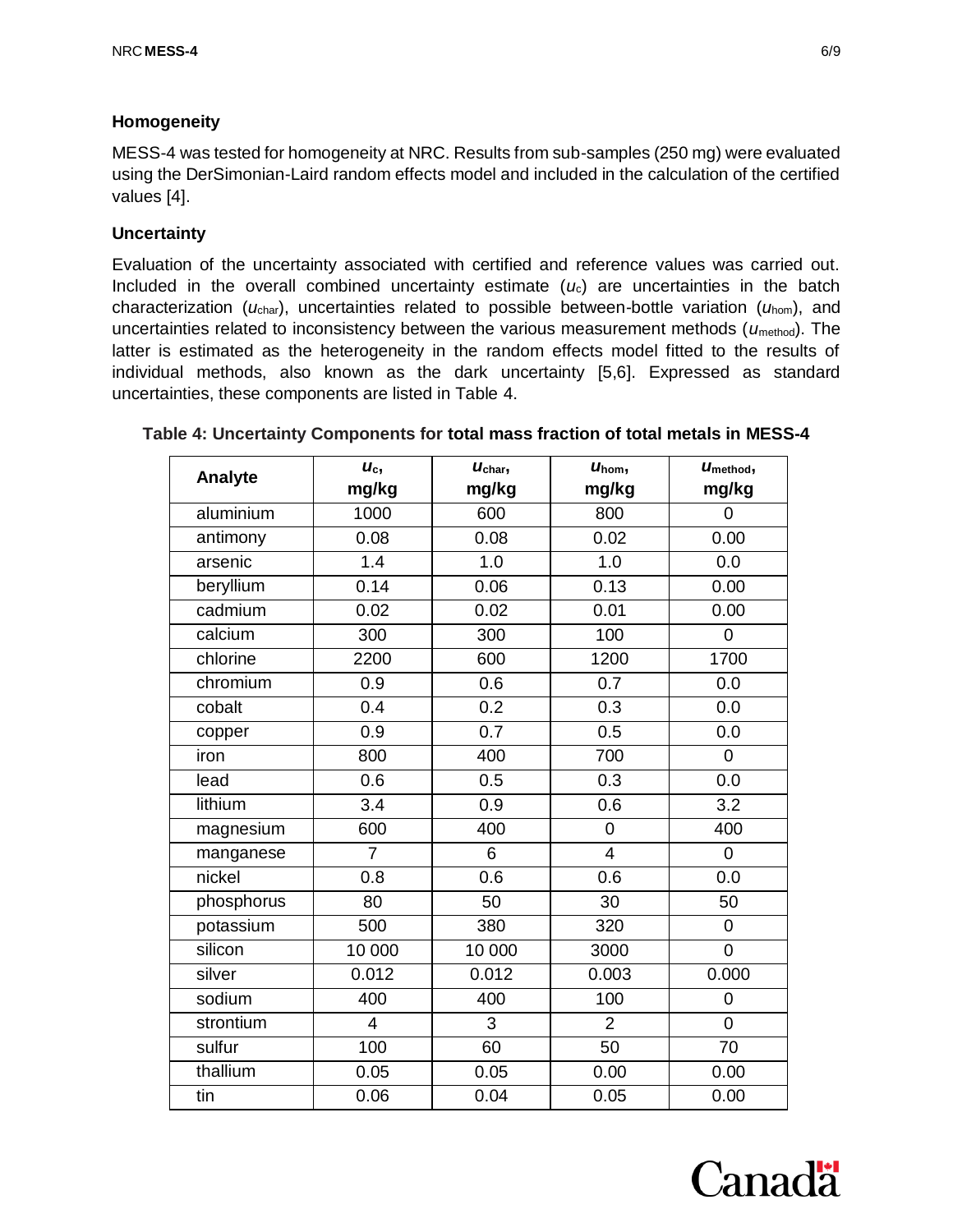| Analyte  | $U_{\rm c}$<br>mg/kg | $U_{\rm char}$<br>mg/kg | $U_{\text{hom}}$<br>mg/kg | $U_{\text{method}}$<br>mg/kg |
|----------|----------------------|-------------------------|---------------------------|------------------------------|
| titanium | 110                  | 80                      | 80                        |                              |
| uranium  | 0.2                  | 0.2                     | 0.0                       | 0.0                          |
| vanadium |                      |                         |                           |                              |
| zinc     | 3                    |                         |                           |                              |

#### **Metrological traceability**

Results presented in this certificate are traceable to the SI through CRMs produced by National Metrology Institutes and gravimetrically prepared standards of established purity. As such, MESS-4 serves as suitable reference material for laboratory quality assurance programs, as outlined in ISO/IEC 17025.

## **Quality Management System (ISO 17034, ISO/IEC 17025)**

This material was produced in compliance with the NRC Metrology Quality Management System, which conforms to the requirements of ISO 17034 and ISO/IEC 17025. The Metrology Quality Management System supporting NRC Calibration and Measurement Capabilities, as listed in the *Bureau international des poids et mesures* (BIPM) Key Comparison Database [\(kcdb.bipm.org/\)](http://kcdb.bipm.org/), has been reviewed and approved under the authority of the Inter-American Metrology System (SIM) and found to be in compliance with the expectations of the *Comité international des poids et mesures* (CIPM) Mutual Recognition Arrangement. The SIM approval is available upon request.

#### **Updates**

For updates please refer to [doi.org/10.4224/crm.2014.mess-4](https://doi.org/10.4224/crm.2014.mess-4)

#### **References**

- 1. Evaluation of measurement data: Guide to the expression of uncertainty in measurement JCGM100:2008. <https://www.bipm.org/en/publications/guides/gum.html>
- 2. Kumkrong P, Mercier PHJ, Pihilligawa IG , Mihai O, Tyo DD, Cindy J, Kingston DM, Mester Z (2021) Determination of 27 metals in HISS-1, MESS-4 and MESS-4 marine sediment certified reference materials by the BCR sequential extraction. *Talanta*, 221: 121543 <https://doi.org/10.1016/j.talanta.2020.121543>
- 3. Kumkrong P, Mihai O, Mercier PHJ, Pihilligawa IG, Tyo DD, Mester Z (2021) Tessier sequential extraction on 17 elements from three marine sediment certified reference materials (HISS-1, MESS-4, and MESS-4). *Anal. Bioanal. Chem.* 413: 1047-1057 <https://doi.org/10.1007/s00216-020-03063-z>
- 4. DerSimonian R, Laird N (1986) Meta-analysis in clinical trials. *Controlled Clinical Trials*, 7: 177- 188. [https://doi.org/10.1016/0197-2456\(86\)90046-2](https://doi.org/10.1016/0197-2456(86)90046-2)
- 5. Possolo A, Toman B (2007) Assessment of measurement uncertainty via observation equations. *Metrologia*, 44: 464-475.<https://doi.org/10.1088/0026-1394/44/6/005>
- 6. Thompson M, Ellison SLR (2011) Dark uncertainty. *Accred. Qual. Assur.*, 16: 483-487. <https://doi.org/10.1007/s00769-011-0803-0>

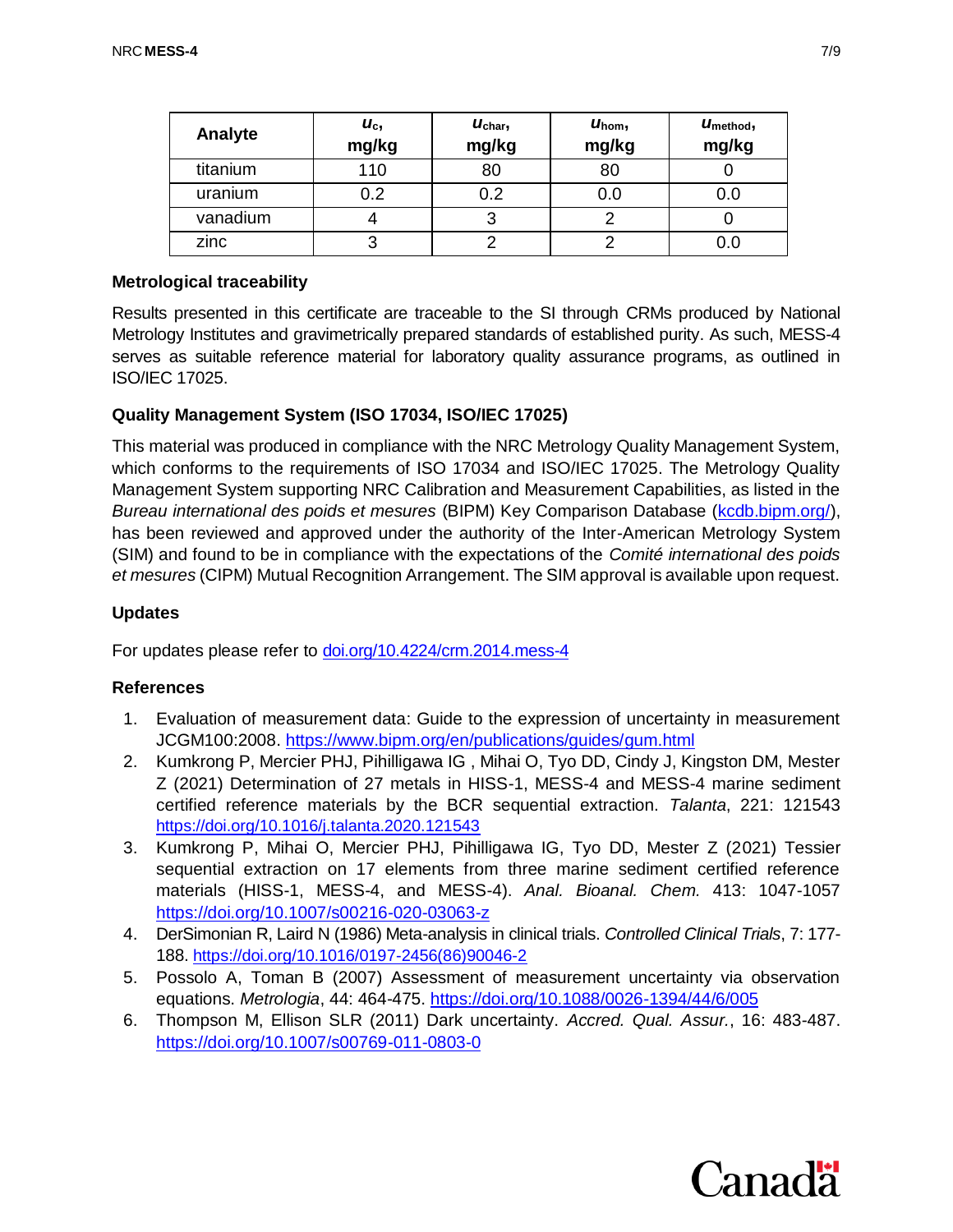## **Cited by**

A list of scientific publications citing MESS-4 can be found a[t doi.org/10.4224/crm.2014.mess-4.](https://doi.org/10.4224/crm.2014.mess-4)

## **Authorship**

Scott Willie<sup>1</sup>, Kenny Nadeau<sup>1</sup>, Indu Gedara Pihillagawa<sup>1</sup>, Lu Yang<sup>1,</sup> Vincent Clancy<sup>1</sup>, Patricia Grinberg<sup>1</sup>, Paramee Kumkrong<sup>1</sup>, Patrick H.J. Mercier<sup>1</sup>, Ovi Mihai<sup>1</sup>, Daniel D. Tyo<sup>1</sup>, Cindy Jiang<sup>1</sup>, David M. Kingston<sup>1</sup>, Juris Meija<sup>1</sup>, Paulette Maxwell<sup>1</sup>, and Zoltan Mester<sup>1</sup>.

<sup>1</sup> National Research Council Canada, 1200 Montreal Rd, Ottawa ON K1A 0R6, Canada

## **Citation**

Willie S, Nadeau K, et al. MESS-4: Marine Sediment Certified Reference Material for total and extractable Metal content. Ottawa: National Research Council Canada; 2014.

Available from: [doi.org/10.4224/crm.2014.mess-4.](https://doi.org/10.4224/crm.2014.mess-4)